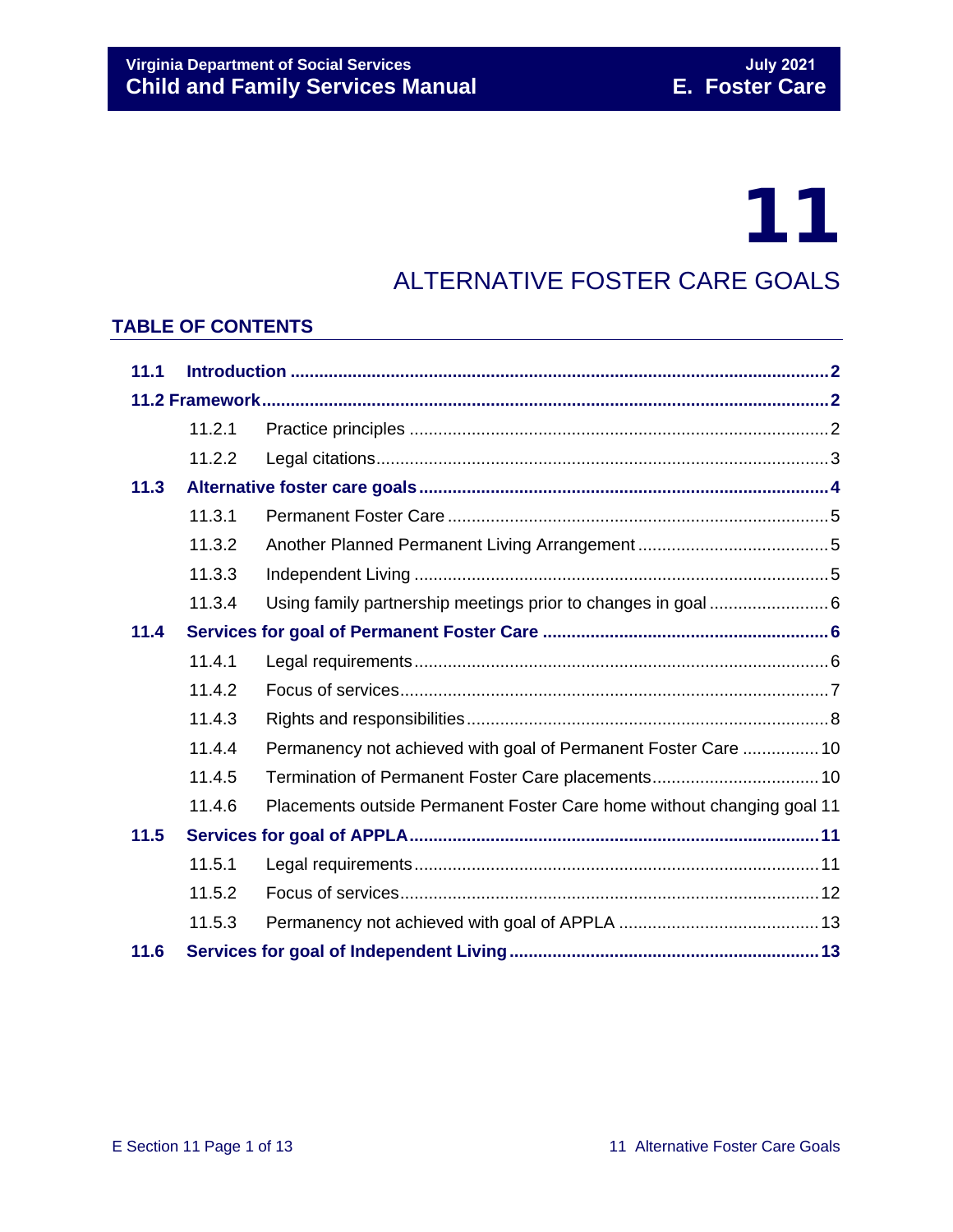## 11 ALTERNATIVE FOSTER CARE GOALS

#### <span id="page-1-0"></span>**11.1 Introduction**

When the LDSS, in collaboration with the Family Partnership Meeting (FPM) team, determines that all three permanency goals (i.e., Return Home, Adoption, or Placement and Transfer of Custody to Relative) are not in the child's best interest, the LDSS may select an alternative goal of Permanent Foster Care, or Another Planned Permanent Living Arrangement. However, these goals do not achieve permanency for the child since the child remains in foster care.

When one of these alternative goals is selected, the service worker shall continue throughout the child's involvement with the child welfare system to search for permanent family opportunities and lifelong permanent connections. This process involves continually evaluating the child's best interests and the changing circumstances of the child and extended family. As new opportunities arise that are consistent with the child's best interests, the service worker shall make diligent efforts to place the child with a permanent family and end placement in the foster care system.

#### <span id="page-1-1"></span>**11.2 Framework**

LDSS shall meet federal and state legal requirements, and should use sound practice principles to achieve desired outcomes and to guide decision making on selecting permanency goals for children in foster care.

#### <span id="page-1-2"></span>**11.2.1 Practice principles**

Two fundamental principles in Virginia's Children's Services System Practice Model provide the philosophical basis and guide practice for decision making in selecting permanency goals.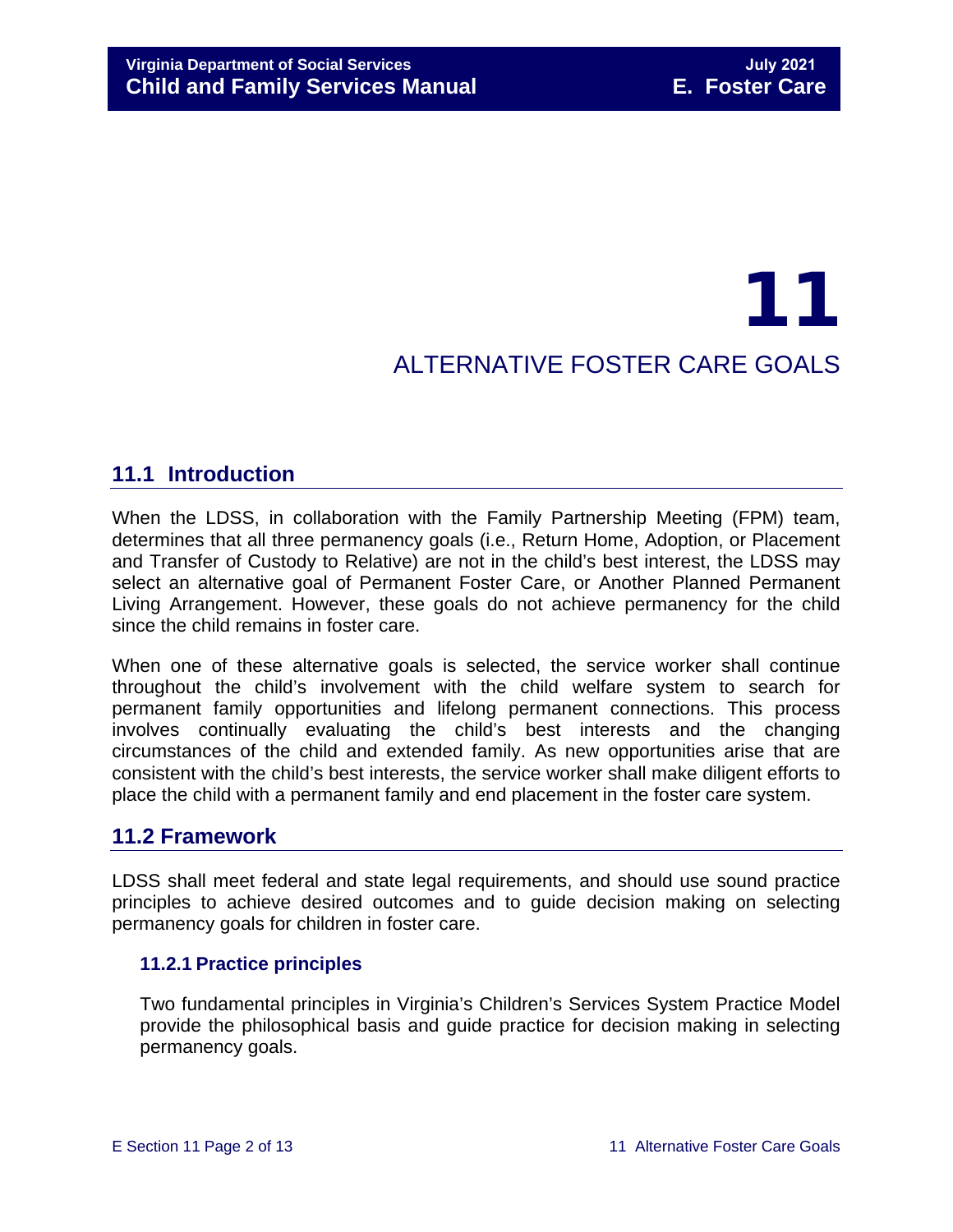#### **First, we believe in family, child, and youth-driven practice.**

- Children and families will be treated with dignity and respect. The voices of children, youth, and parents are heard, valued, and considered in the decision making regarding safety, permanency, and well-being, as well as in service and educational planning and in placement decisions.
- Family members are the experts about their own families. It is our responsibility to understand children, youth, and families within the context of their own family rules, traditions, history, and culture.
- We engage families in a deliberate manner. Through collaboration with families, we develop and implement creative, individual solutions that build on their strengths to meet their needs. Engagement is the primary door through which we help youth and families make positive changes.

#### **Second, we believe that all children and youth need and deserve a permanent family.**

- Permanency is best achieved through a legal relationship such as parental custody, adoption, kinship care, or guardianship. Placement stability is not permanency.
- Planning for children is focused on the goal of preserving their family, reunifying their family, or achieving permanency with another family.

#### <span id="page-2-0"></span>**11.2.2 Legal citations**

The legal framework and specific requirements for selecting alternative foster care goals for children are delineated in federal and state law. See the law for complete language by clicking on the citation.

• **Provide child welfare services to prevent separating children from families, restore them with families, place in adoptive homes, and assure adequate care**

 $\circ$  § [63.2-319](https://law.lis.virginia.gov/vacode/63.2-319/)

- **Permissible goals in foster care plan**
	- $\circ$  § [63.2-906](https://law.lis.virginia.gov/vacode/63.2-906/)
- **Child's health and safety paramount concern; plan to return child to birth parents or prior custodians**
	- o [The Adoption and Safe Families Act of 1997 \(PL 105-89\)](http://frwebgate.access.gpo.gov/cgi-bin/getdoc.cgi?dbname=105_cong_bills&docid=f:h867enr.txt.pdf)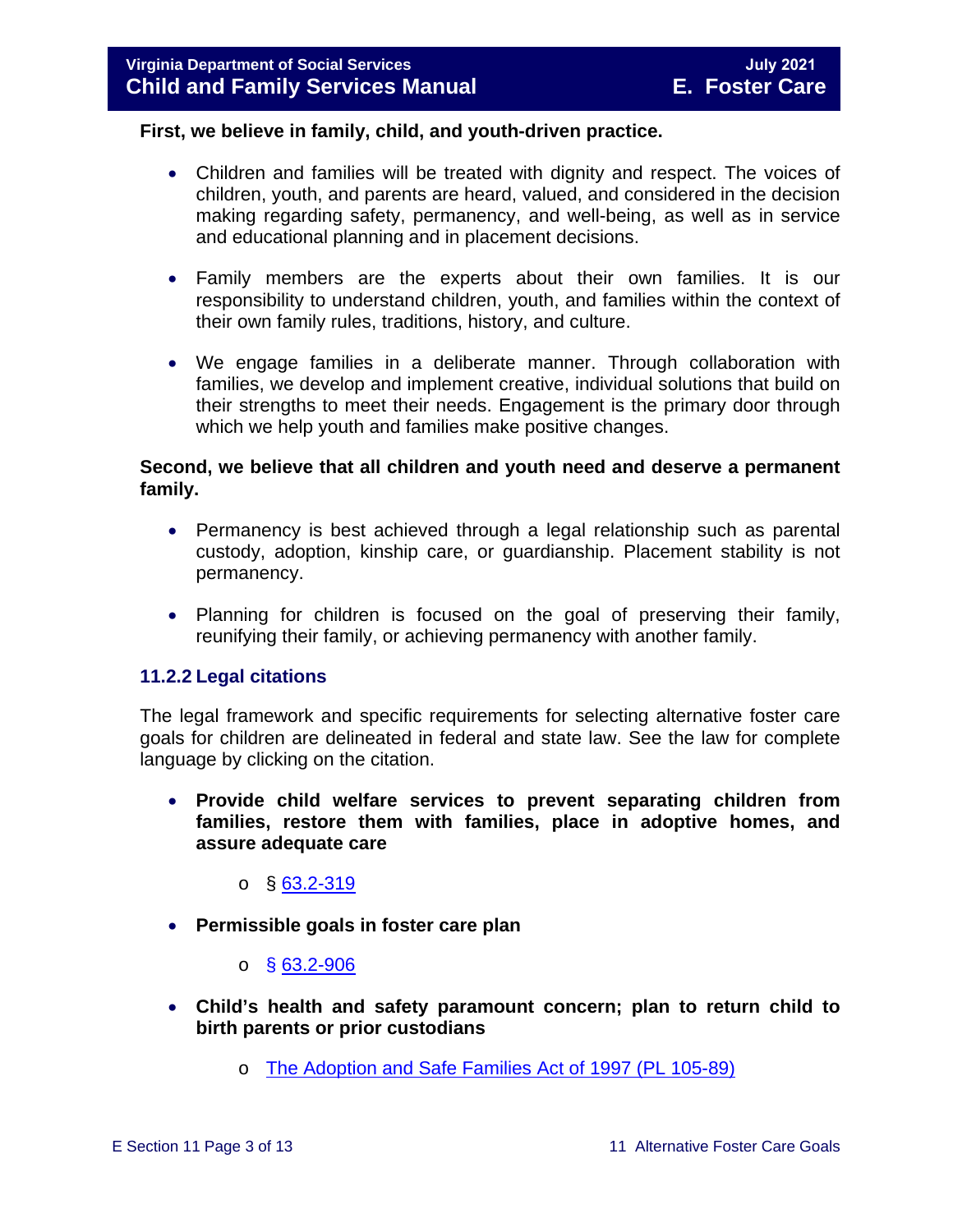$\circ$  § [16.1-281](https://law.lis.virginia.gov/vacode/16.1-281/)

- **If cannot return child to prior family, plan to place child with relative with subsequent transfer of custody or in adoptive home, or explain why permanent foster care is the plan**
	- o § [16.1-281](https://law.lis.virginia.gov/vacode/16.1-281/)
- **Permanency Planning hearing**
	- o  $§$  [16.1-282.1](https://law.lis.virginia.gov/vacode/16.1-282.1/)
- **Requirements for foster care goal of another planned living arrangement**
	- $$16.1-282.1$  $$16.1-282.1$

#### <span id="page-3-0"></span>**11.3 Alternative foster care goals**

The LDSS shall select an alternative goal only when the three priority permanency goals are determined to be inconsistent with the child's best interest (See [Section 7.6](https://fusion.dss.virginia.gov/Portals/%5bdfs%5d/Files/DFS%20Manuals/Foster%20Care%20Manuals/Foster%20Care%20Manual%2007-2020/Final%20Foster%20Care%20Manual%2007-2020/section_7_selecting_permanency_goals.pdf#page=12) of this chapter) and if the youth is age 16 and older. The LDSS should convene a FPM prior to changing to an alternative foster care goal. While the alternative goals are allowable by law, they do not achieve permanency for the child. The child does not leave foster care to live permanently with a family.

Research shows that youth who age out of the foster care system without a permanent family are more likely to experience poverty, homelessness, incarceration, mental health, and medical problems. They often lack the necessary educational and life skills to be successful in life. These challenges result in significant economic, emotional, and social costs for the youth and society.

The alternative foster care goals are:

- Permanent Foster Care;
- Another Planned Permanent Living Arrangement;
- Independent Living.

If one of these three alternative goals is selected, the service worker shall continue to search for relatives and significant individuals as permanent families throughout the child's involvement with the child welfare system. The service worker shall also continually evaluate the child's best interests and the changing circumstances of the child and extended family.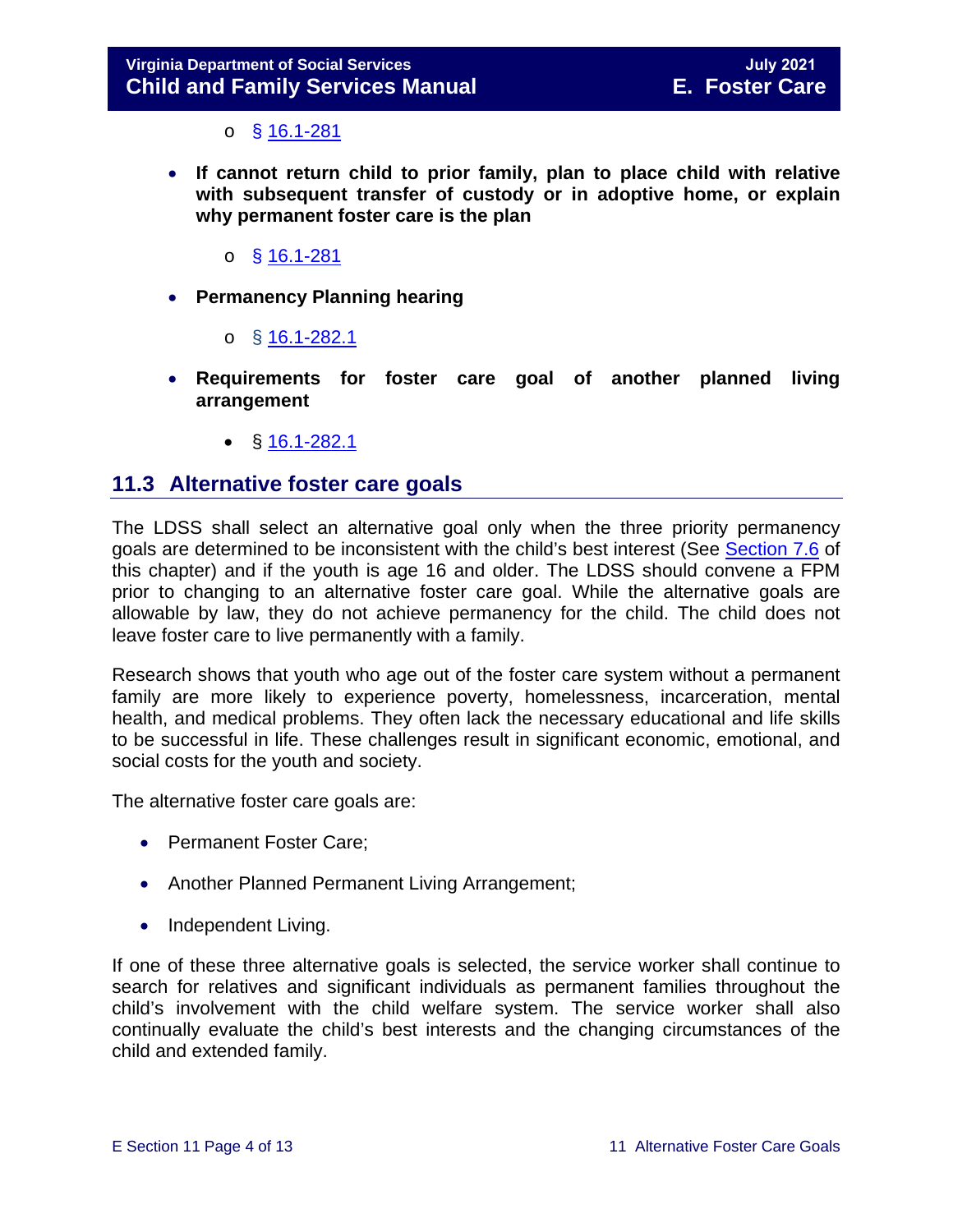As new opportunities arise that are consistent with the child's best interests for permanency, the service worker should request a FPM and shall pursue one of the three priority permanency goals. The LDSS shall make diligent efforts to place the child in a permanent home and end placement in the foster care system when appropriate. These ongoing attempts shall be documented in the OASIS.

#### <span id="page-4-0"></span>**11.3.1 Permanent Foster Care**

This goal shall only be selected when the child is age 16 and over [\(P.L. 113-183\)](https://www.congress.gov/113/plaws/publ183/PLAW-113publ183.pdf) and has developed a clearly established and documented significant relationship with a foster parent. The intent is for the foster parent to choose to adopt the child, for the circumstances to change and reunification or placement and custody transfer to a relative are determined to be in the child's best interest, or the child to remain with the foster parent until age 21.

The child is placed in the residence of a person(s) who is determined to be appropriate in meeting the child's needs on a long-term basis  $(8, 63.2-908)$  $(8, 63.2-908)$ . Residential programs and group homes are not personal residences. The name of the individual foster parent(s) shall be provided for the court order.

There may be periods of time when a foster child is temporarily living outside of the home for education, training or treatment. In those situations, the Permanent Foster Care Agreement will remain in effect if the plan is for the youth to return to the family. A child shall not be removed from the physical custody of the foster parents in the permanent foster care placement except upon order of the court  $(\S$  [63.2-908\)](https://law.lis.virginia.gov/vacode/63.2-908/). For young adults over the age of 18 who permanently leave the home, LDSS should consult with their attorney regarding dissolving the Permanent Foster Care Agreement.

#### <span id="page-4-1"></span>**11.3.2 Another Planned Permanent Living Arrangement**

This goal shall only be selected when the child is age 16 and over [\(P.L. 113-183\)](https://www.congress.gov/113/plaws/publ183/PLAW-113publ183.pdf). The selection of "another planned permanent living arrangement" is appropriate only if the child has a severe chronic emotional, physical, or neurological disabling condition for which the child requires long-term residential treatment of six (6) months or longer  $(\S$  [16.1-282.1 A\).](https://law.lis.virginia.gov/vacode/16.1-282.1/) Selection of this goal requires that all permanency and other alternative goals have been ruled out as not being in the best interest of the child. Opportunities to change the goal and facilitate reunification, adoption, or placement with and custody by a relative shall continue to be pursued.

#### <span id="page-4-2"></span>**11.3.3 Independent Living**

The intent of the goal of independent living is to focus on assisting the youth in developing significant lifelong adult and/or family connections as well as the skills necessary to successfully transition to adulthood. This goal shall only be used if and only if the child is admitted to the United States as a refugee or asylee ( $\S$  [63.2-906\)](https://law.lis.virginia.gov/vacode/title63.2/chapter9/section63.2-906/),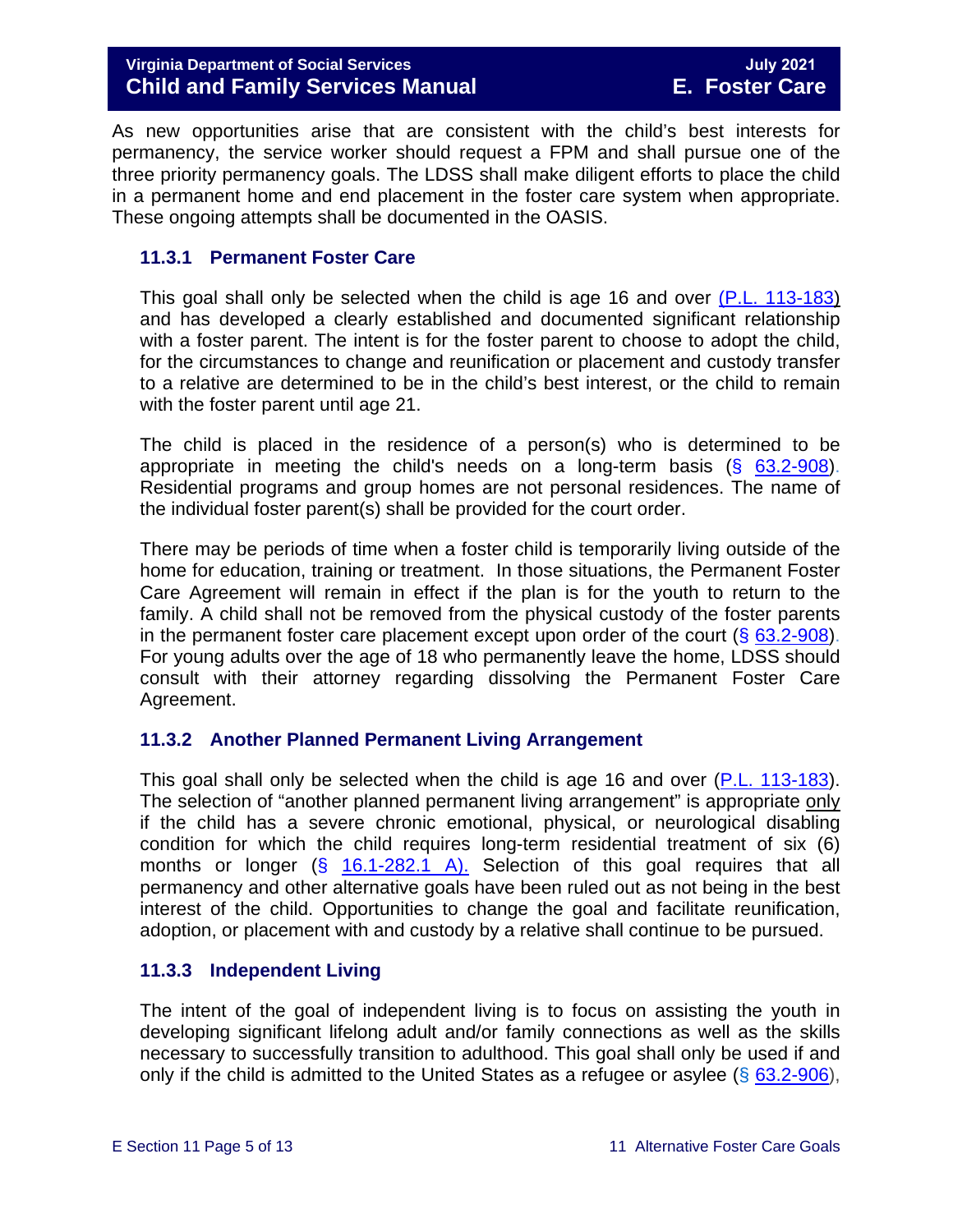or for a young adult age 18 or older. For information about the refugee program and additional services to these youth contact the VDSS Office of Newcomer Services.

See [Section 14](https://fusion.dss.virginia.gov/Portals/%5bdfs%5d/Files/DFS%20Manuals/Foster%20Care%20Manuals/Foster%20Care%20Manual%2007-2020/Final%20Foster%20Care%20Manual%2007-2020/Section_14_Fostering_Futures.pdf) for more information regarding young adults over 18 with the goal of Independent Living.

See **Section 13** for more information regarding independent living services (for all youth age14 and older).

#### <span id="page-5-0"></span>**11.3.4 Using family partnership meetings prior to changes in goal**

A FPM should be held prior to changing the permanency or alternative foster care goal for the child. This team approach involves partnering with family members in decision making throughout the family's involvement with the child welfare system. A facilitated team collaborates with the family on key decisions to ensure safety, a permanent family, and life-long connections for the child who is at high risk of being placed out of the home or who is in foster care, building upon the strengths of the child, family and community (see [Section 2.9](https://fusion.dss.virginia.gov/Portals/%5bdfs%5d/Files/DFS%20Manuals/Foster%20Care%20Manuals/Foster%20Care%20Manual%2007-2020/Final%20Foster%20Care%20Manual%2007-2020/section_2_engaging_the_child_family_and_significant_adults.pdf#page=19) of this chapter).

All FPMs shall be documented in OASIS. For more guidance regarding FPMs, see:

- **[DSS Fusion](https://fusion.dss.virginia.gov/dfs/DFS-Home/Family-Engagement) page**
- [DSS public website](http://www.dss.virginia.gov/family/fe.cgi)

#### <span id="page-5-1"></span>**11.4 Services for goal of Permanent Foster Care**

This goal shall only be selected for children age 16 and over only if Reunification, Adoption, or Placement with Relative and/or Transfer of Custody has been determined to not be in the child's best interest.

#### <span id="page-5-2"></span>**11.4.1 Legal requirements**

Legal excerpts for the goal of Permanent Foster Care are taken from § [63.2-908](https://law.lis.virginia.gov/vacode/63.2-908/) of the Code of Virginia. See the law for complete language by clicking on the citation.

- The LDSS shall petition the court to approve a Permanent Foster Care placement for a child. A residential facility is not a Permanent Foster Care placement.
- The court shall determine that diligent efforts have been made to return the child home, place the child with relatives, or place the child for adoption prior to approving the permanent foster home placement.

[P.L. 113-183](https://www.congress.gov/113/plaws/publ183/PLAW-113publ183.pdf) adds requirements to ensure the goal of Permanent Foster Care is being used appropriately. Certain requirements shall be followed at each permanency planning hearing: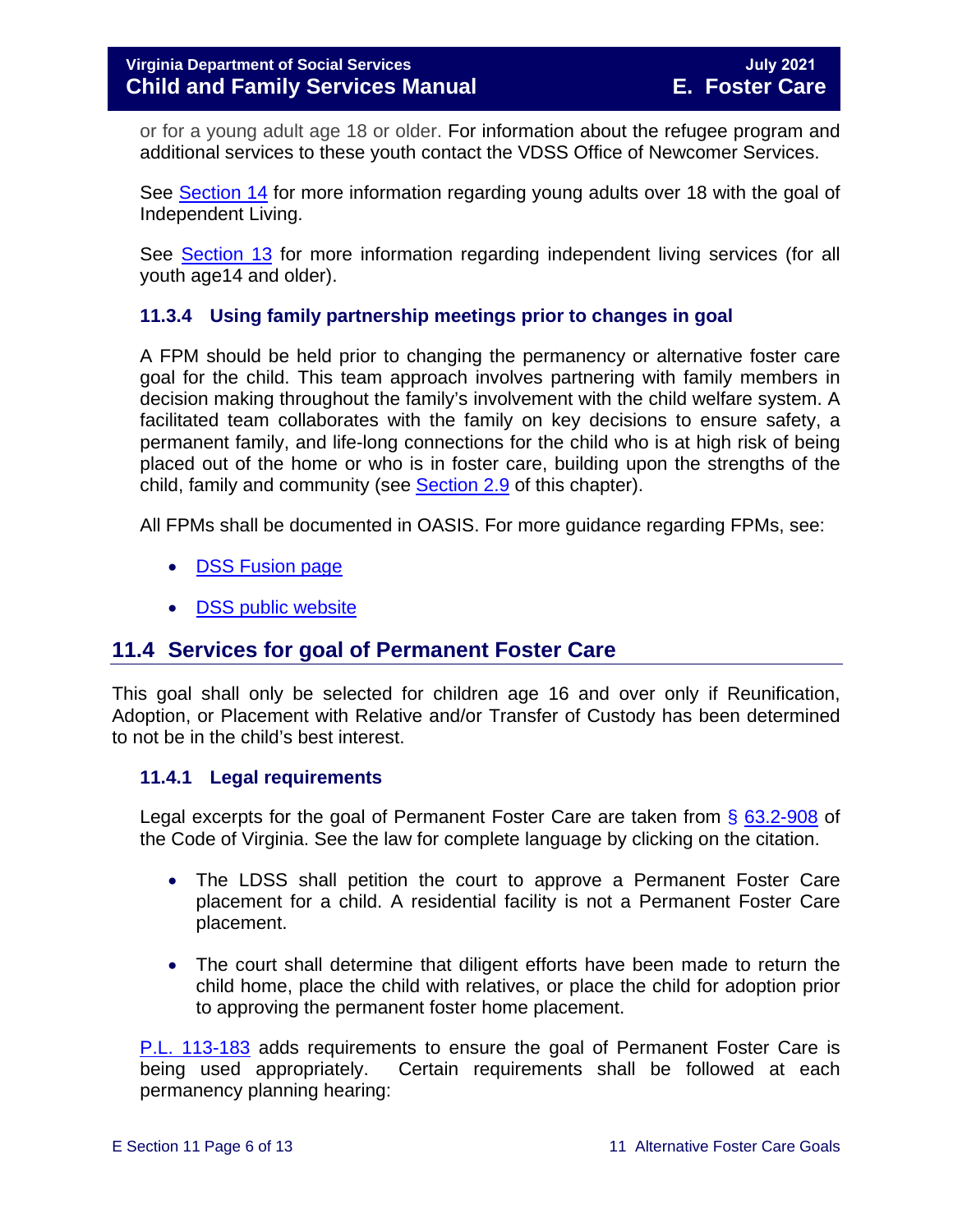- The LDSS shall document in the foster care plan:
	- o The intensive, ongoing efforts made to achieve permanency through return home, placement with relatives, and adoption.
	- $\circ$  The steps taken to implement normalcy [\(see section 6.8\)](https://fusion.dss.virginia.gov/Portals/%5bdfs%5d/Files/DFS%20Manuals/Foster%20Care%20Manuals/Foster%20Care%20Manual%2007-2020/Final%20Foster%20Care%20Manual%2007-2020/section_6_placement_to_achieve_permanency.pdf#page=26) in the home and that the child has regular, ongoing opportunities to participate in activities that are appropriate to his age and development.
	- o Compelling reasons why return home, adoption and placement with relatives continue to not be in the child's best interest.
- The court shall determine the appropriateness of the placement by:
	- oAsking the child about his/her desired permanency outcome using age appropriate language.
	- oMaking a judicial determination that permanent foster care is the best permanency plan for the child and that it continues to not be in the best interest of the child to return home, be adopted, or placed with a legal guardian or with a willing relative.

#### <span id="page-6-0"></span>**11.4.2 Focus of services**

- Strengthen the legal bond between the child and foster family by providing greater rights and responsibilities to the permanent foster parents.
- Provide a full array of foster care services (see **section 12.13.1**).
- Provide supportive services that are needed by the child and family in order to enhance and strengthen the parent/child bond.
- Provide the child independent living skill development through direct services and/or support/education of foster parents.
- Include plans for continuing the child's relationships with family members including the possibility of placing siblings together in the same home.
- Continue to utilize family finding techniques to identify family connections that could potentially provide permanency for the youth through a permanent goal.
- Maintain the child in a foster home until the age of 21, where the child and family have a clear and long-term bond and the foster family is committed to providing a stable and ongoing adult connection for the child. The child shall concurrently enter the Fostering Futures Program upon turning 18 and continue until such time they no longer meet the eligibility criteria. See [section](https://fusion.dss.virginia.gov/Portals/%5bdfs%5d/Files/DFS%20Manuals/Foster%20Care%20Manuals/Foster%20Care%20Manual%2007-2020/Final%20Foster%20Care%20Manual%2007-2020/Section_14_Fostering_Futures.pdf) [14](https://fusion.dss.virginia.gov/Portals/%5bdfs%5d/Files/DFS%20Manuals/Foster%20Care%20Manuals/Foster%20Care%20Manual%2007-2020/Final%20Foster%20Care%20Manual%2007-2020/Section_14_Fostering_Futures.pdf) for more information on the Fostering Futures Program.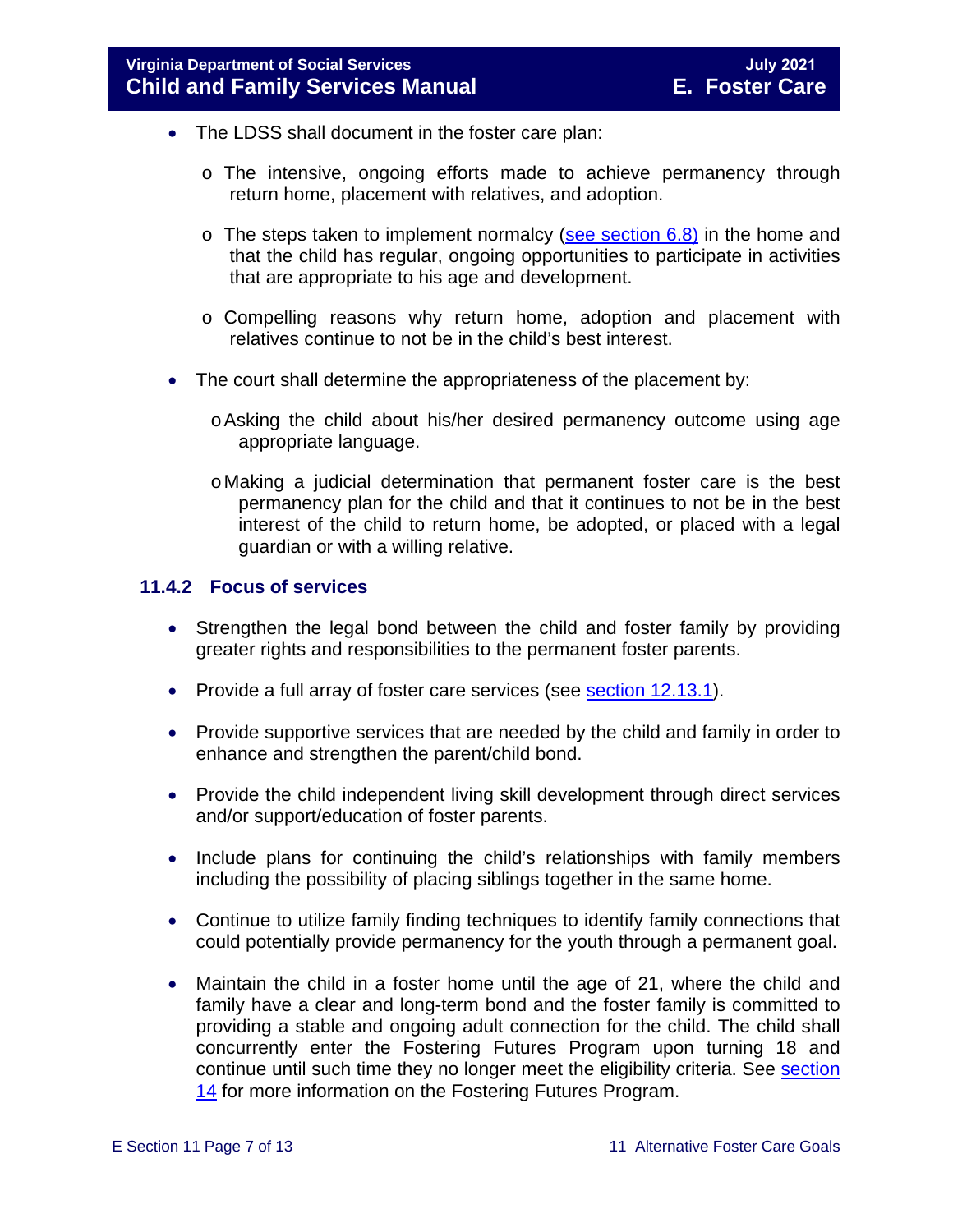- Utilize the [Permanency Pact](http://www.fosterclub.com/_transition/article/permanency-pact) with youth to provide for supports when the permanent foster care agreement is ended to continue the relationship through adulthood.
- Discuss with the youth and permanent foster parents, adult adoption which would create a legal and binding connection if desired by the youth and permanent foster care parents.

#### <span id="page-7-0"></span>**11.4.3 Rights and responsibilities**

The court approving the Permanent Foster Care placement shall:

- Specify the nature and frequency of visitation by the birth parents.
- Specify any modifications in rights and responsibilities of the foster parents that differ from those provided in § [63.2-908.](https://law.lis.virginia.gov/vacode/63.2-908/)
- Ensure that the child is asked about his/her desired permanency outcome and make a legal determination at each permanency hearing that Permanent Foster Care is in his/her best interest.

The roles and responsibilities of the LDSS, foster parents, birth parents or previous caretakers and, if appropriate, the child, are contained in a mutually developed and signed agreement. The agreement shall include at least any requirements contained in the court order approving the foster care placement. The following rights and responsibilities need to be taken into account when developing the agreement:

#### **11.4.3.1 Rights and responsibilities of birth parents and family members**

- Birth parents should visit the child if visitation is not contrary to the best interest of the child. The frequency of visitation should be documented in the foster care plan.
- Birth parents should provide financial support for the child and a referral for collection of child support shall be made.
- A plan for regular and frequent sibling contact shall be developed and implemented if it is in the best interest of all the children. The possibility of placing siblings together shall be assessed and discussed with the foster parents, family, and the children if appropriate.

#### **11.4.3.2 Rights and responsibilities of foster parents**

• Permanent foster parents have authority to give consent for activities that require parental consent unless this authority has been modified by the court order. This includes authority to consent to: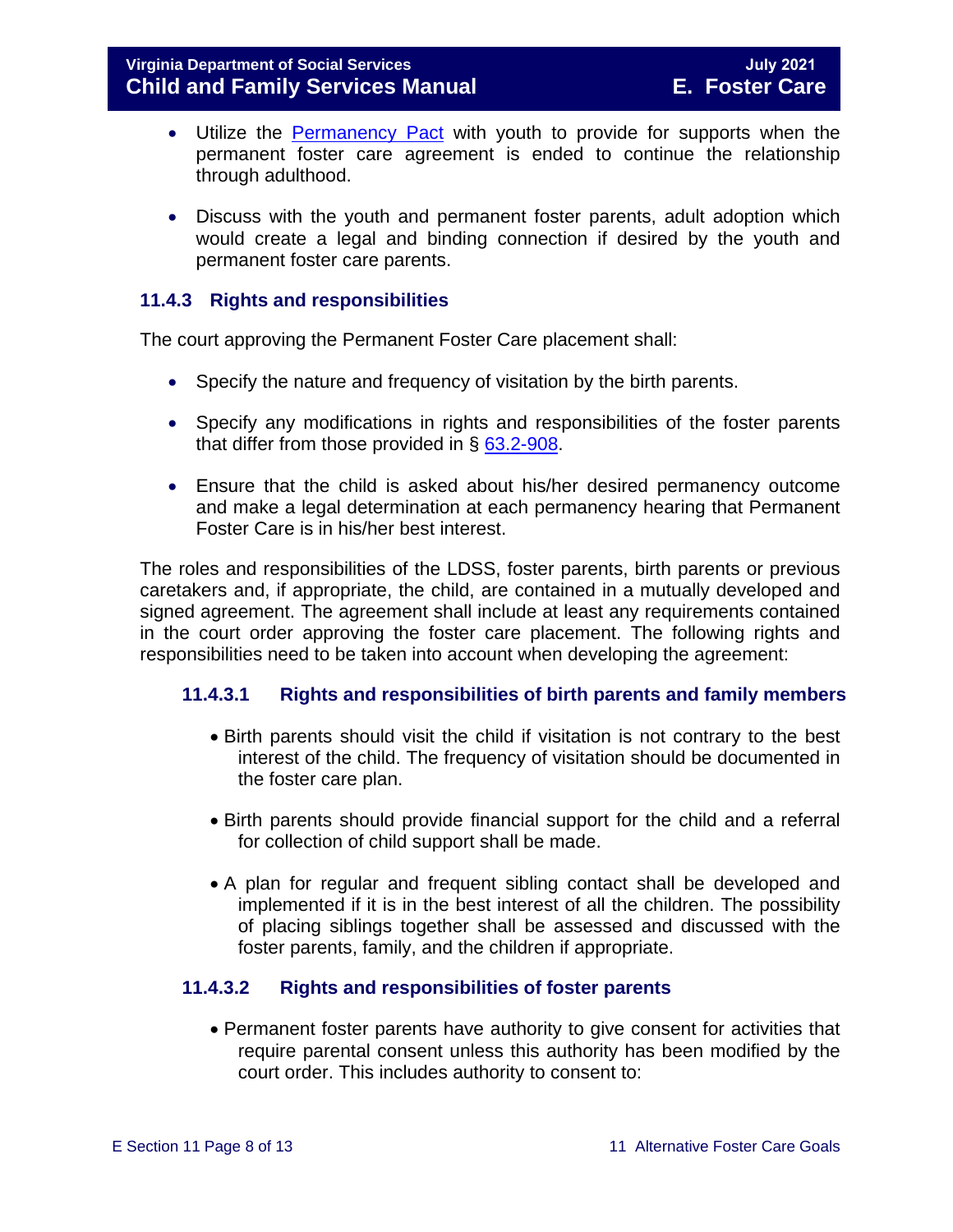- o Application to college or entrance into the military.
- o Marriage.
- o Driver's license.
- o Surgery.
- The foster parents shall inform the LDSS of the decisions they make as they relate to the authority given them by law or the court  $(\S 63.2\text{-}908 \text{ C})$ .
- If a child with a goal of Permanent Foster Care is staffed by the Family Assessment Planning Team (FAPT), the foster parents should sign the Individual Family Service Plan. The foster parents shall be notified in advance by the worker of all FAPT meetings related to the child. The foster parents have the right to either speak at the meetings or submit written recommendations and testimony. The FAPT shall consider the foster parents' opinions in developing the service plan  $(\S 2.2 - 5208 3)$ .
- Permanent foster parents also have the right to request special education services and sign the IEP if the local school allows them to do so.
- Permanent foster parents are responsible for making normal parenting decisions regarding the youth's participation in extracurricular, enrichment, and social activities.

#### **11.4.3.3 Responsibilities of the LDSS**

- Face-to-face visit with the child shall occur monthly. Over half the visits shall occur in the youth's place of residence.
- Refer birth parents to the Division of Child Support Enforcement.
- Review the foster care plan and progress made through alternating administrative panel reviews (see [Section 16.6](https://fusion.dss.virginia.gov/Portals/%5bdfs%5d/Files/DFS%20Manuals/Foster%20Care%20Manuals/Foster%20Care%20Manual%2007-2020/Final%20Foster%20Care%20Manual%2007-2020/section_16_judicial_hearings_and_mandated_foster_care_reviews.pdf#page=20) of this chapter) and a court hearing every six months. Permanent foster care cases shall be reviewed in court at least annually  $(§ 16.1-282.2)$  $(§ 16.1-282.2)$ .
- Place siblings together in the home if it is in the best interest of all the children.
- Maintain involvement of the birth family, if possible.
- Document in OASIS and the foster care plan, intensive, ongoing and unsuccessful efforts for placement with family, including efforts to locate family members using person locator and other search methods.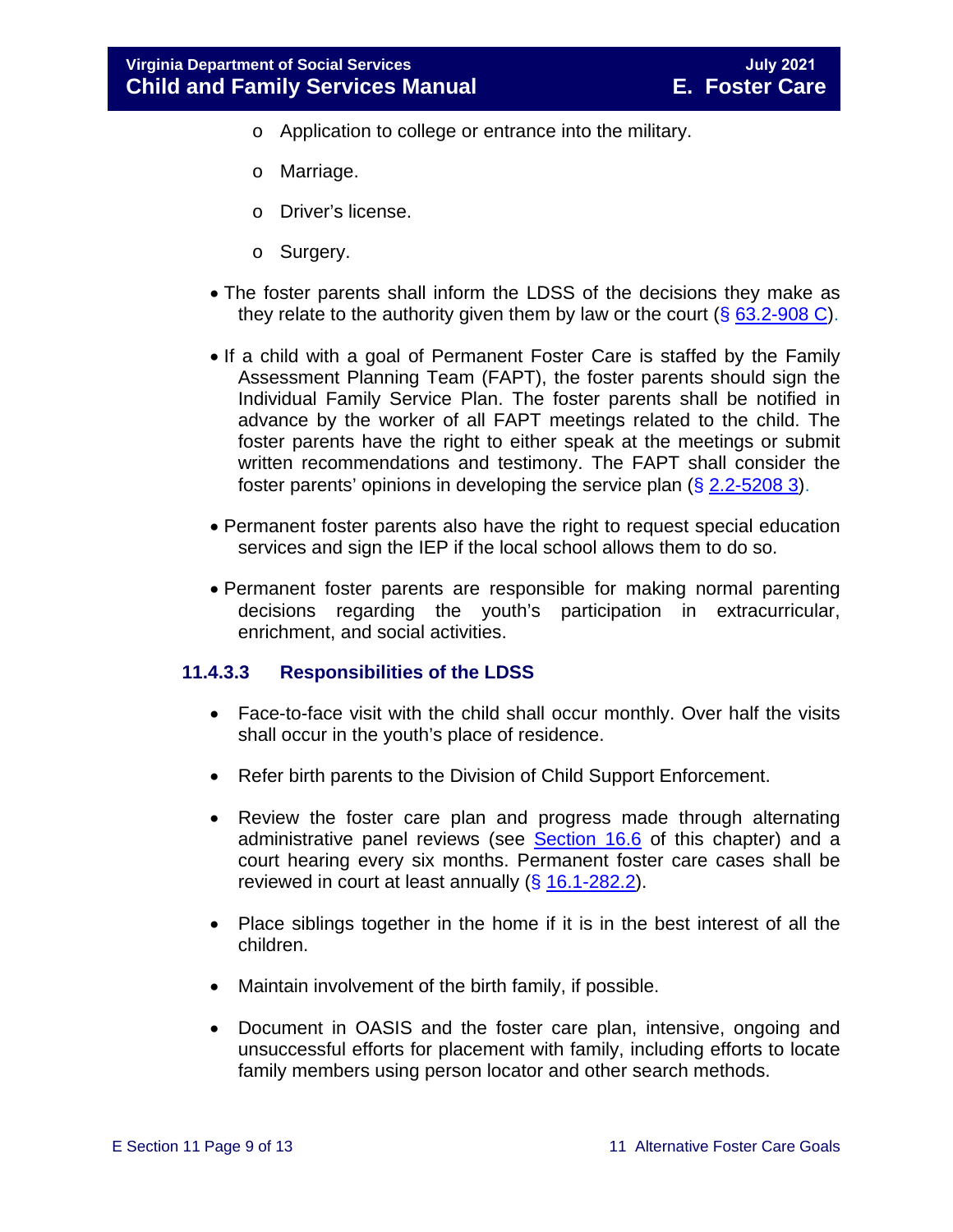• Continuously evaluate the changing circumstances of the child and family to determine if Reunification, Adoption, or Placement with Relative with Subsequent Transfer of Custody is in the best interest of the child.

#### <span id="page-9-0"></span>**11.4.4 Permanency not achieved with goal of Permanent Foster Care**

The goal of Permanent Foster Care does not achieve permanency for the child since legal custody is not transferred from the LDSS to the permanent foster parents. Permanent Foster Care may be considered an acceptable goal for a child when no other permanent goal is appropriate and the child remains in the home and care of the permanent foster care parents.

#### <span id="page-9-1"></span>**11.4.5 Termination of Permanent Foster Care placements**

Termination of Permanent Foster Care placements is covered in § [63.2-908](https://law.lis.virginia.gov/vacode/63.2-908/) of the Code of Virginia.

- No child shall be removed from the physical custody of the foster parents in the Permanent Foster Care placement except by a court order or child abuse and neglect procedures pursuant to  $\S$  [16.1-251](https://law.lis.virginia.gov/vacode/16.1-251/) or  $\S$  [63.2-1517](https://law.lis.virginia.gov/vacode/63.2-1517/) of the Code of Virginia.
- If the Permanent Foster Care placement disrupts, the LDSS shall file a foster care plan and petition for a foster care review hearing to change the permanent foster care status to another goal for the child. The foster parent may jointly file the petition with the LDSS. All attempts shall be made to maintain the child with the permanent foster family until the court hearing.
- In unplanned situations where the child shall be removed from the permanent foster care placement, the LDSS shall file the foster care plan and petition for review and dispositional hearing immediately upon the removal.
- The cycle for foster care hearings, panel reviews, and annual foster care review hearings starts with the court hearing date.
- A youth may remain in Permanent Foster Care until the age of 21. At age 18, the youth shall concurrently enter the Fostering Futures Program. See [section](https://fusion.dss.virginia.gov/Portals/%5bdfs%5d/Files/DFS%20Manuals/Foster%20Care%20Manuals/Foster%20Care%20Manual%2007-2020/Final%20Foster%20Care%20Manual%2007-2020/Section_14_Fostering_Futures.pdf) <u>[14.](https://fusion.dss.virginia.gov/Portals/%5bdfs%5d/Files/DFS%20Manuals/Foster%20Care%20Manuals/Foster%20Care%20Manual%2007-2020/Final%20Foster%20Care%20Manual%2007-2020/Section_14_Fostering_Futures.pdf)</u>
- If the youth over age 18, permanently leaves the home, the agency should consult with their attorney regarding dissolving the permanent foster care agreement.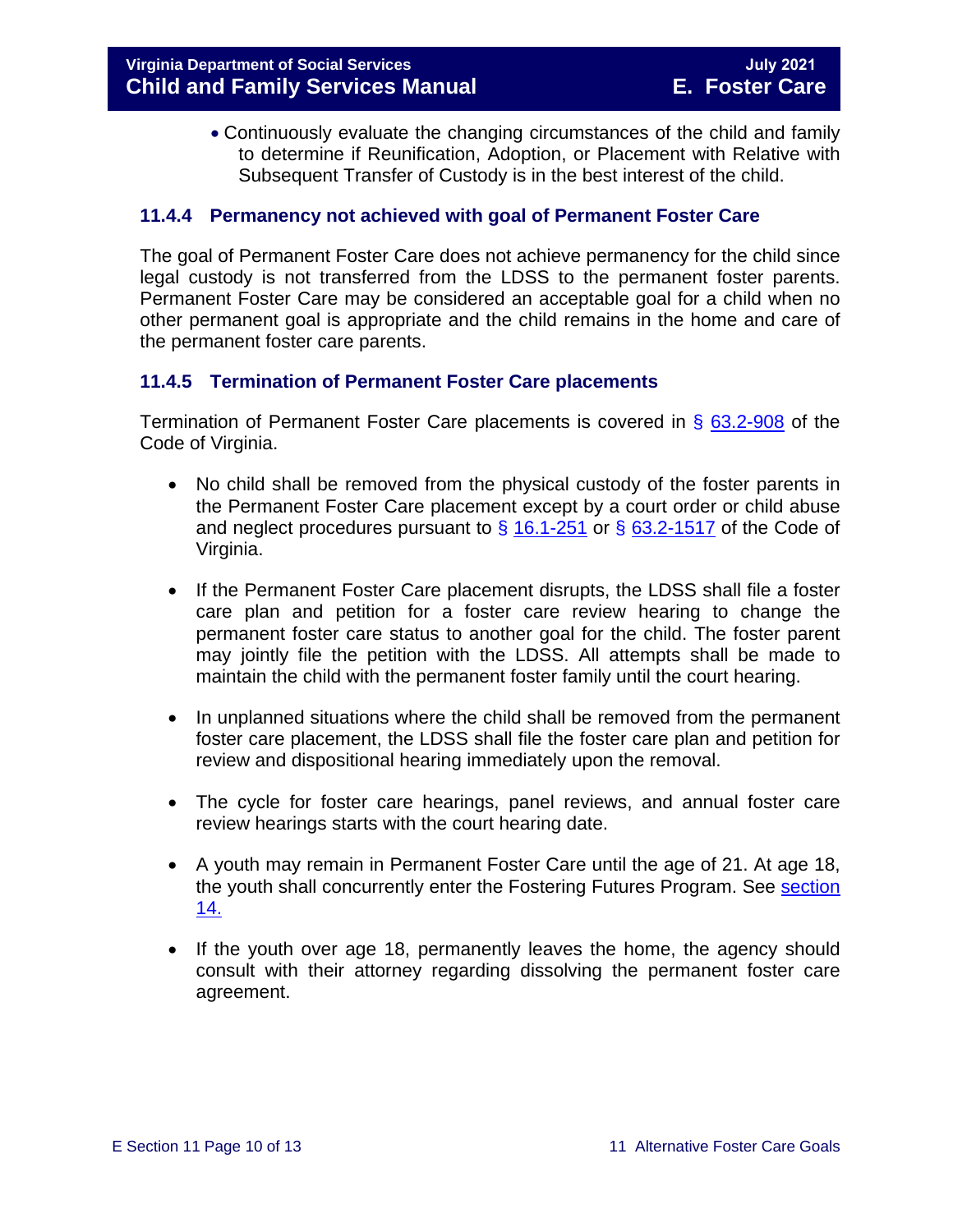#### <span id="page-10-0"></span>**11.4.6 Placements outside Permanent Foster Care home without changing goal**

There may be situations where a foster child **lives** temporarily outside of a permanent foster home for education or training. The Permanent Foster Care Agreement remains in effect if the plan is for the youth to return to the family and payments to the foster parents continue.

Youth that have unplanned absences from the home for brief periods of time (e.g., AWOL, hospitalization, detention) shall maintain the Permanent Foster Care goal. See [section 18.1.4](https://fusion.dss.virginia.gov/Portals/%5bdfs%5d/Files/DFS%20Manuals/Foster%20Care%20Manuals/Foster%20Care%20Manual%2007-2020/Final%20Foster%20Care%20Manual%2007-2020/section_18_funding_maintenance_costs.pdf#page=4) for information regarding payments to the foster parent during the temporary absence.

#### <span id="page-10-1"></span>**11.5 Services for goal of APPLA**

The goal of APPLA is unique in that it is designed solely to be used for children (age 16 and older) whose chronic disabling conditions clearly require placement in settings that can provide the services, monitoring, and treatment necessary to effectively address the disabilities of the child.

#### <span id="page-10-2"></span>**11.5.1 Legal requirements**

Legal excerpts for the goal of APPLA are taken from  $\S$  [16.1-282.1](https://law.lis.virginia.gov/vacode/16.1-282.1/) of the Code of Virginia.

- The court shall determine that the child has a severe and chronic emotional, physical or neurological disabling condition that the child requires long-term residential treatment for the disabling condition.
- The court shall determine that diligent efforts have been made to return the child home, place the child with relatives, or place the child for adoption prior to approving the goal of APPLA.
- LDSS shall document in the foster care plan:
	- o Identity of a long-term residential treatment service provider.
	- o Nature of the child's disability that currently prevents placement in a less restrictive setting and why this is the case.
	- o Anticipated length of time required for the child's treatment.
	- o Status of the child's eligibility for admission and long-term treatment.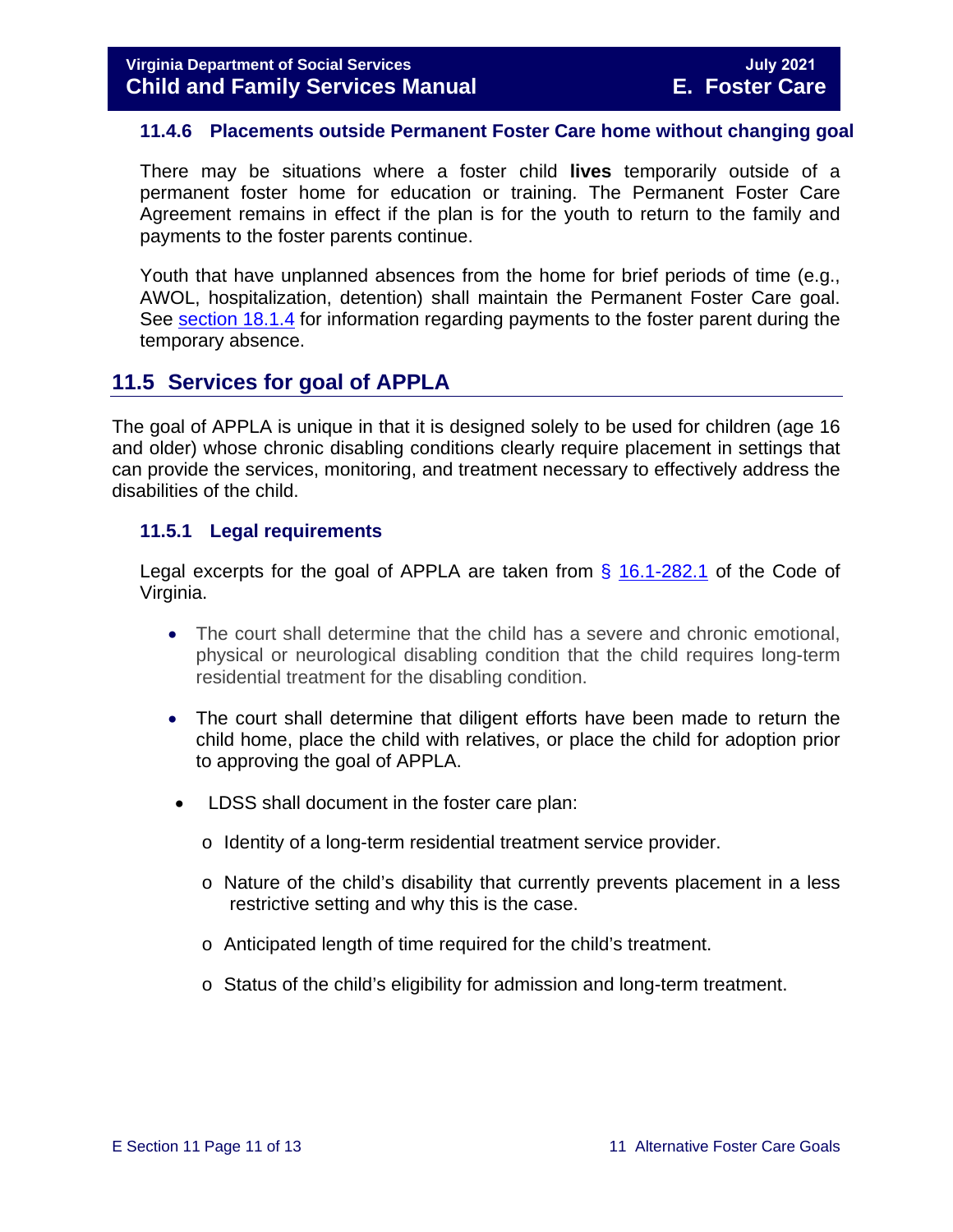[P.L. 113-183](https://www.congress.gov/113/plaws/publ183/PLAW-113publ183.pdf) adds requirements to ensure the goal of APPLA is being used appropriately. Certain requirements shall be followed at each permanency planning hearing:

- The LDSS shall document in the foster care plan:
	- o The intensive, ongoing efforts made to achieve permanency through return home, placement with relatives, and adoption.
	- $\circ$  The steps taken to implement normalcy [\(see section 6.8\)](https://fusion.dss.virginia.gov/Portals/%5bdfs%5d/Files/DFS%20Manuals/Foster%20Care%20Manuals/Foster%20Care%20Manual%2007-2020/Final%20Foster%20Care%20Manual%2007-2020/section_6_placement_to_achieve_permanency.pdf#page=26) in the placement and that the child has regular, ongoing opportunities to participate in activities that are appropriate to his age and development.
	- o Provide compelling reasons why return home, adoption and placement with relatives continue to not be in the child's best interest.
- The court shall determine the appropriateness of the placement by:
	- oAsking the child about his/her desired permanency outcome using age appropriate language.
	- oMaking a judicial determination that APPLA is the best permanency plan for the child and that it continues to not be in the best interest of the child to return home, be adopted, or placed with a legal guardian or with a willing relative.

If the court approves the goal of APPLA for a child, the court shall schedule a foster care review hearing to be held within six months from the date of the permanency planning hearing to review the child's placement in APPLA. At the conclusion of the foster care hearing, if the goal of APPLA remains the plan, the court shall indicate on the order that reasonable efforts have been made to place the child in accordance with the permanency plan.

The LDSS shall file a petition for a foster care review **no later than 30 days** prior to the scheduled six-month hearing. If at any time during the six-month period, the treatment provider determines the child no longer needs long-term residential treatment, the LDSS shall begin to plan for post-discharge services and, **within 30 days**, petition the court for a permanency planning hearing. The court shall schedule the hearing to occur **within 30 days** of notification.

#### <span id="page-11-0"></span>**11.5.2 Focus of services**

This goal provides long-term residential treatment for children with a severe and chronic emotional, physical, or neurological disabling condition. If the goal of APPLA is selected for a child, all other goals shall have been explored and ruled out consistent with the child's best interest (see **Section 7.6)**. The foster care plan shall document that the feasibility of all other goals has been considered and contain a